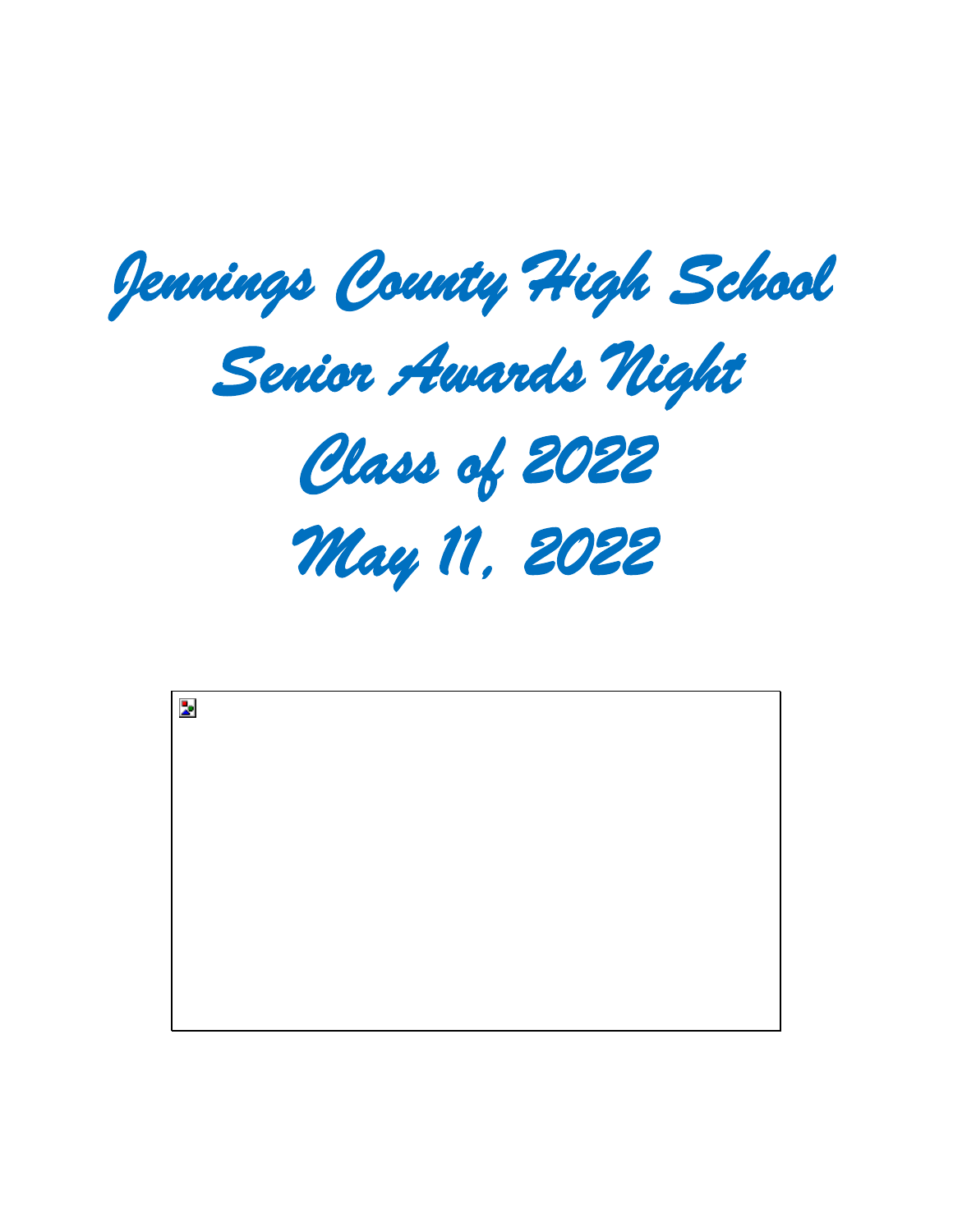#### CENTRA FOUNDATION - LORETTA M. BURD:

This \$2,500 award is given through the Centra Foundation to a senior. Applications are evaluated based on academic achievements, school and community involvement, and a written essay related to financial literacy.

#### *Recipient:* **Emma Jones**

# DECATUR MOLD TECHNICAL SCHOLARSHIP:

These \$1,000 scholarships are awarded to seniors who are residents of Jennings County and who have been accepted to a two-year or more program in a technical trade.

#### *Recipients:*

#### **Wyatt Brooks Nicolas Patterson**

#### GOVERNOR'S WORK ETHIC CERTIFICATE:

This certificate allows JCHS to partner with our local business industry. Students participating in the program had to demonstrate professional skills and competencies throughout the school year proving them to be valuable employees in the workplace. *Recipients:*

|                         | Recipients:              |                          |
|-------------------------|--------------------------|--------------------------|
| <b>Madison Ashcraft</b> | Kylee Boardman           | <b>Wyatt Brooks</b>      |
| <b>Reagan Brown</b>     | <b>Grace George</b>      | <b>Emma Jones</b>        |
| <b>Morgan Lane</b>      | <b>Delaynie Maschino</b> | <b>Logan McIntosh</b>    |
| Jena Morgan             | <b>Mackenzie Newkirk</b> | <b>Nicolas Patterson</b> |
| <b>Caitlyn Schuck</b>   | <b>Megan Schuler</b>     | <b>Amy Vogel</b>         |
| <b>Kayla Watts</b>      | <b>Drew Yeager</b>       |                          |
|                         |                          |                          |

#### IVY TECH COMMUNITY COLLEGE - INDIANA COLLEGE CORE:

The ICC allows students earning 30 dual credits and meeting the ICC requirements to transfer an entire block of college credits to any public university in Indiana due to the state-mandate. This 30 credit hour block of courses is equal to a full year of college coursework.

| Recipients:             |                          |                       |  |
|-------------------------|--------------------------|-----------------------|--|
| <b>Madison Ashcraft</b> | <b>Wyatt Brooks</b>      | <b>Zachary Brooks</b> |  |
| Laiten Burgmeier        | Lane Elsner              | <b>Caleb Grills</b>   |  |
| <b>Grace Kirchner</b>   | <b>Nicolas Patterson</b> | Jacob Vogel           |  |
| <b>Alexander Wilds</b>  | <b>Drew Yeager</b>       |                       |  |

#### SCHNECK FOUNDATION ALLIED HEALTH AWARD:

The Schneck Foundation's Scholarship Committee looks closely at each Allied Health application for those individuals that are involved in his/her community, and stand out academically. The goal of this scholarship is to support students seeking financial assistance in their endeavors in allied health/clinical support areas of study. The recipient will receive a \$500 award. *Recipient:* **Kalissa Thompson**

## SCHNECK GUILD QUILLEON VARNELL MEMORIAL JUNIOR VOLUNTEER AWARD:

This \$1,000 award is given to a graduating senior who has been a junior volunteer and plans to go into the healthcare field.

*Recipient:* **Ethan Brown**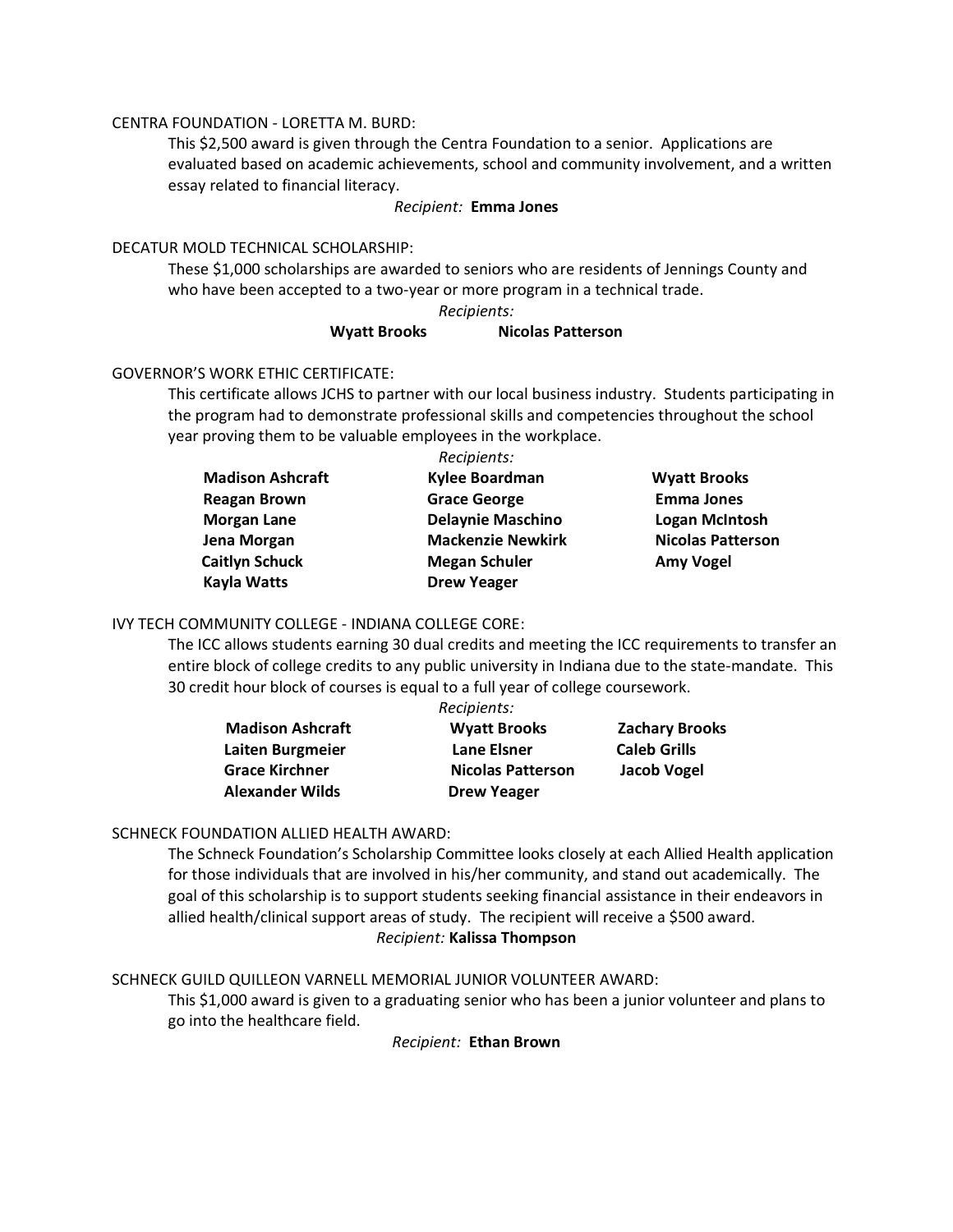#### ALPHA OMEGA CHAPTER OF PSI IOTA XI:

# DAN BYRON AWARD: This \$250 award is given to a deserving senior. *Recipient:* **Nicolas Patterson**

HELEN FOX AWARD: Two \$200 awards are given to graduates who plan to major in education. *Recipients:* 

# **Lucelia Ernstes Abigail Vogel**

JOHN B. SCHUCK AWARD: Two \$375 awards are presented to students entering the medical field.

#### *Recipients:*  **Mackenzie Newkirk Layne Suhre**

MARY WILL KETCHUM AWARD: This \$200 award is presented in memory of Mary Ketchum, a long time Psi Ote, to a senior girl with consideration given to school and community activities. *Recipient:* **Reagan Brown**

PEGGY PECK MEMORIAL AWARD: This \$100 award is given to a student who is child/grandchild of an active member of the Alpha Omega Chapter of Psi Iota. *Recipient:* **Layne Suhre**

PSI IOTA XI SCHOLARSHIP: This \$200 scholarship is renewable for up to 4 years. All senior applicants considered.

#### *Recipient:* **Emma Jones**

#### ASCENSCION ST. VINCENT JENNINGS HOSPITAL SCHOLARSHIP:

This \$1,000 award goes to a student who will pursue a career in the healthcare field or who plans to return to Jennings County to live out his/her career. *Recipient:* **Mackenzie Newkirk**

# ATHLETICS - JIM HEMMINGS/PAT O'CONNOR AWARD:

Sponsored by the North Vernon Kiwanis Club and Delta Theta Tau Sorority, this award honors a senior boy and senior girl who display outstanding athletic ability, character, leadership, and scholastic ability.

> *Recipients:*  **Reagan Brown Logan McIntosh**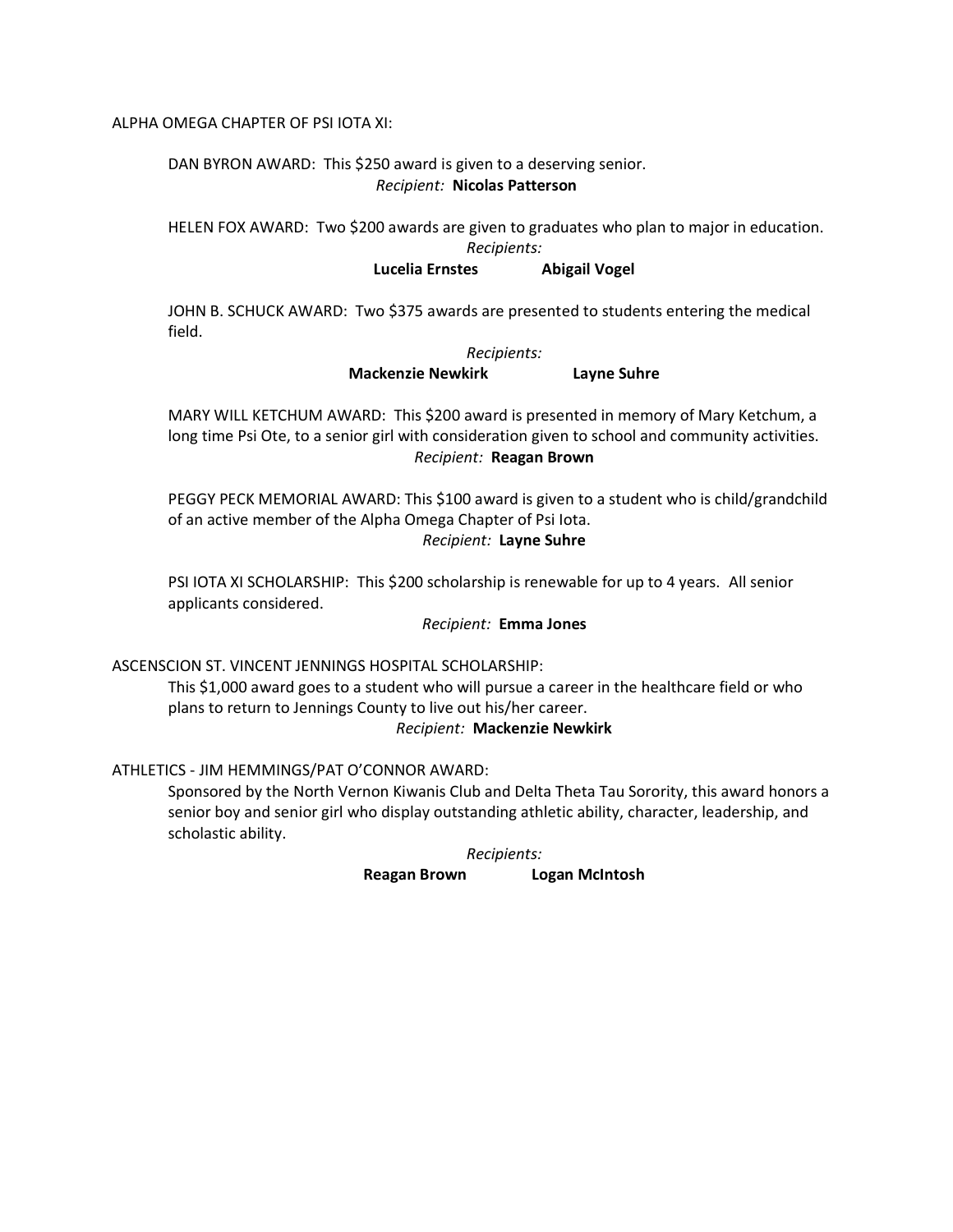ATHLETICS - SENIOR BLANKETS:

Awarded to seniors who have participated in a varsity sport or who have been in a supporting role for a varsity sport.

*Blue Blanket Recipients:*  **Reagan Brown**: *Cross Country (1), Swimming (4), Tennis (4), Tennis Manager (2)* **Lane Elsner**: *Cross Country (4), Swimming (1), Track (4)* **Lillian Ernstes**: *Basketball (4), Volleyball (2), Track (2)* **Peyton Hayden**: *Football (4), Wrestling (1), Baseball (2), Track (1), Basketball Manager (1)* **Greyson Jackson***: Baseball (3), Tennis (4), Swimming (1), Basketball Manager (3)* **Grace Kirchner**: *Swimming (3), Soccer (2), Track (2), Softball (1)* **Logan McIntosh**: *Soccer (4), Cross Country (4), Track (4), Baseball (3)* **Carson McNulty**: *Baseball (4), Basketball (3), Soccer (2)* **Ian Sawyer**: *Baseball (4), Football (2), Soccer (3)* **Jacob Vogel**: *Baseball (4), Basketball (4), Tennis (3)*

*Red Blanket Recipients:* 

**Camielle Conrad***: Baseball Manager (3), Basketball Manager (3), Football Manager (2)* **Gage Gasper**: *Tennis (3), Wrestling (3), Tennis Manager (4)* **Delaynie Maschino**: *Track (3), Cheer (6)*

# BOB & JOSIE STRUBEN MEMORIAL SCHOLARSHIP:

Established by New Bethel United Methodist Church in memory of Bob & Josie Struben. This \$500 scholarship is awarded to a graduating senior who has been involved with 4-H or FFA. *Recipient:* **Morgan Lane**

#### BROOKS SPURGEON MEMORIAL SCHOLARSHIP:

This \$200 scholarship is given to a senior who has demonstrated leadership and has led by example, similar to Brooks Spurgeon, when he was a student in high school. *Recipient:* **Toni Huey**

#### BRUSH CREEK PTO SCHOLARSHIP:

These scholarships are awarded to seniors who attended at least three years and graduated from Brush Creek Elementary.

| Recipients:            |                       |                          |  |
|------------------------|-----------------------|--------------------------|--|
| Reagan Brown (\$100)   | Morgan Carmer (\$100) | Grace George (\$200)     |  |
| Alexis Giltner (\$100) | Emma Jones (\$200)    | Allison Stephens (\$100) |  |

CHAD EARNHART FRIENDS & FAMILY MEMORIAL SCHOLARSHIP:

Two \$500 scholarships were established in honor of Chad Earnhart by his friends and family for students who attend a post-secondary school.

*Recipients:* 

## **Wyatt Brooks Greyson Jackson**

CHASE HARRISON MEMORIAL SCHOLARSHIP:

This \$500 scholarship is in memory of Chase Christian Harrison for his life and the perseverance that he demonstrated in his love of the Lord and his fight against cancer. This is awarded to a senior student who exemplifies the perseverance and strong life ethics that characterized Chase. *Recipient:* **Layne Suhre**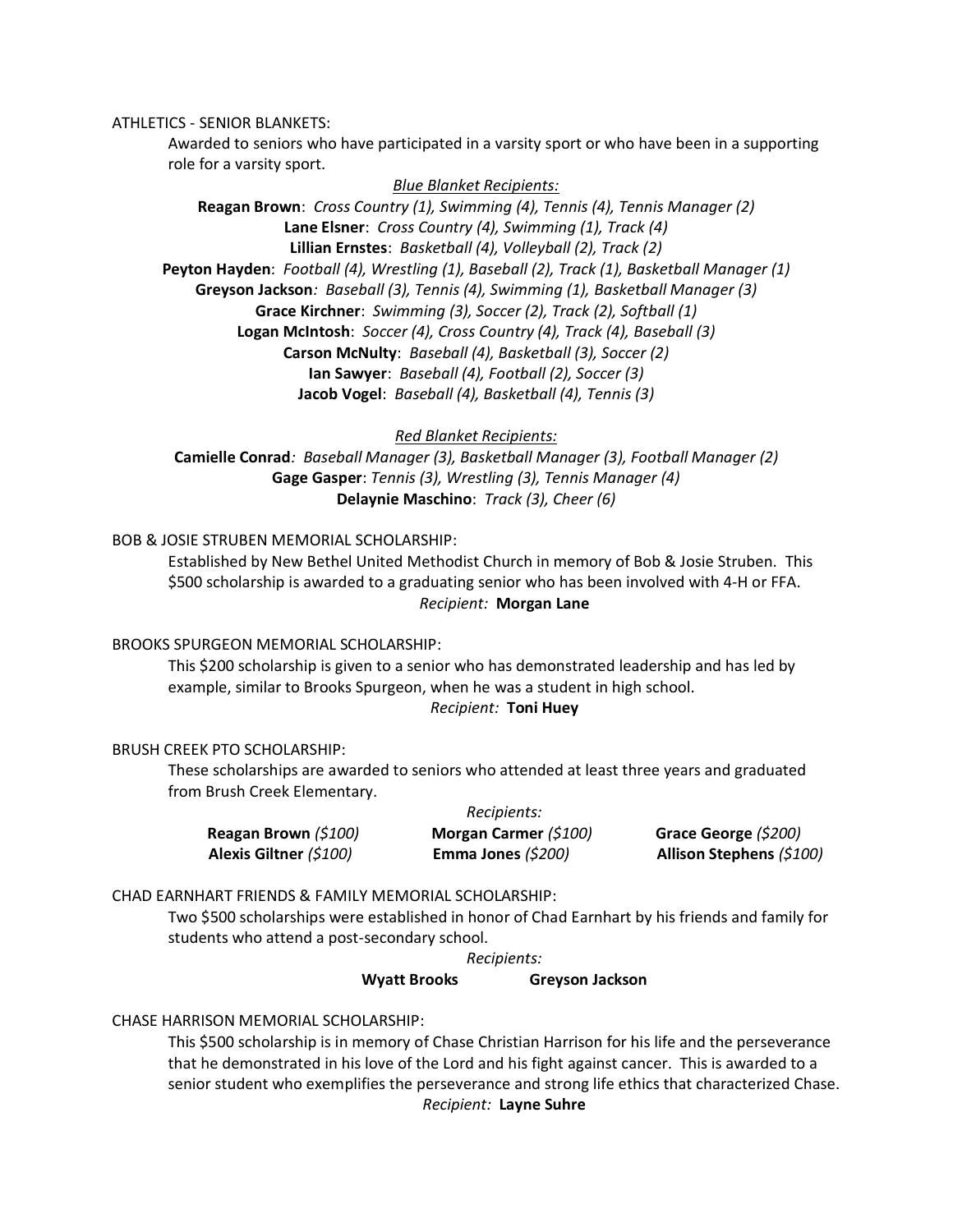CHRISTIAN BRADLEY NOLAN "CNO" 5<sup>th</sup> ANNUAL MEMORIAL BASEBALL/SOFTBALL SCHOLARSHIP: These \$1,000 scholarships are awarded to one senior male on the JCHS baseball team and one senior female on the JCHS softball team.

> *Recipients:*  **Austin Martin Delaynee McCreary**

# CULL FAMILY MEMORIAL SCHOLARSHIP:

The members of the Cull family were committed to serving the North Vernon community. These scholarships are given in memory of the Cull family to graduating seniors who attended St. Mary's School and who plan to become a religious sister or brother or who is a faithful member of the Catholic Church.

> *Recipients:*  **Madison Ashcraft** *(\$1,500)* **Caitlyn Schuck** *(\$1,000)* **Jacob Vogel** *(\$1,000)*

DELTA THETA TAU SORORITY SCHOLARSHIP:

These \$500 awards are given to deserving seniors.

*Recipients:* 

# **Gage Gasper Kayla Watts**

# ERLER INDUSTRIES SCHOLARSHIP:

This \$500 award, renewable up to four years, is given to a senior admitted to a college or other educational institution.

## *Recipient:* **Alexander Wilds**

# FORREST A. RICE MEMORIAL SCHOLARSHIP:

This \$500 scholarship is in memory of Forrest Rice who was a victim of Sudden Infant Death Syndrome (SIDS). This is awarded to a JCHS student who is going into the medical field (doctor/nurse) and is already committed to a college/institution.

# *Recipient:* **Delaynee McCreary**

# GEORGE WEBSTER MEMORIAL SCHOLARSHIP:

This \$100 award is presented to a senior planning to attend trade school, enter into mechanics, or who is a graduate of Graham Creek Elementary.

# *Recipient:* **Layne Suhre**

# GRAHAM CREEK ELEMENTARY SCHOLARSHIP:

These scholarships are awarded to seniors who attended Graham Creek Elementary.

*Recipients:* 

| <b>Mark Corya</b> | Alyssa Kent | <b>Madyson Manning</b> | Logan McIntosh |
|-------------------|-------------|------------------------|----------------|
| Jadelynn Moore    | Luke Ownbey | <b>Megan Schuler</b>   | Layne Suhre    |

# HARMON MEMORIAL SCHOLARSHIP:

Two \$1,000 scholarships are given in memory of William D. Harmon, a former Jennings County School Board member and civic leader. Academics and extra-curricular activities are considered.

*Recipients:* 

**Layne Suhre Jacob Vogel**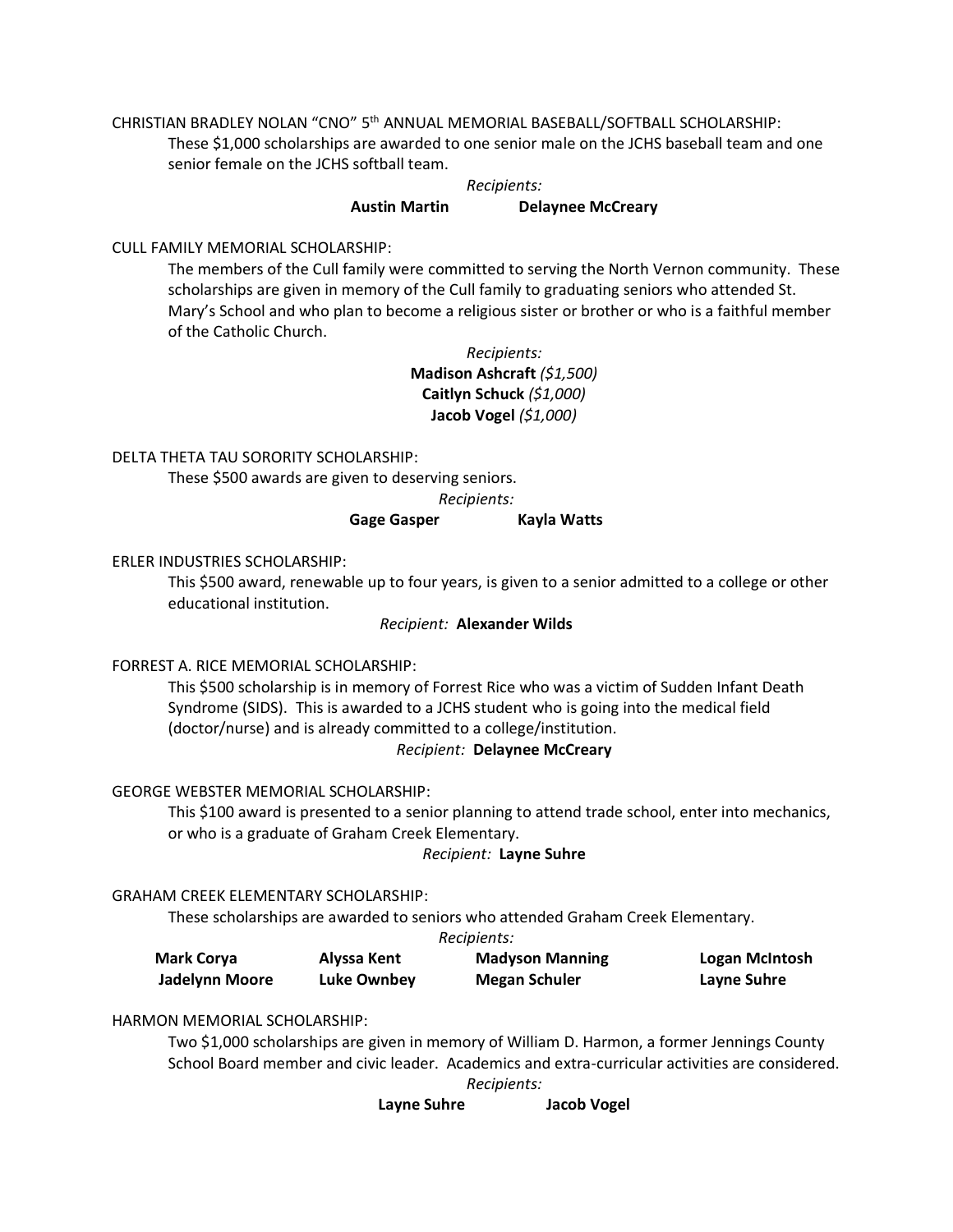| HAYDEN ELEMENTARY PTO SCHOLARSHIP:<br>Students who graduated from Hayden Elementary School will receive awards of \$300 each.<br>Recipients:                                                                                                                                                                                                                                                                                                                                                                                            |                                                                                                                                   |                                                |                                                                                                |                                         |  |
|-----------------------------------------------------------------------------------------------------------------------------------------------------------------------------------------------------------------------------------------------------------------------------------------------------------------------------------------------------------------------------------------------------------------------------------------------------------------------------------------------------------------------------------------|-----------------------------------------------------------------------------------------------------------------------------------|------------------------------------------------|------------------------------------------------------------------------------------------------|-----------------------------------------|--|
| <b>Lillian Burchell</b><br><b>Alyssa Kent</b>                                                                                                                                                                                                                                                                                                                                                                                                                                                                                           | <b>Lillian Ernstes</b><br><b>Delaynie Maschino</b>                                                                                | <b>Lucelia Ernstes</b><br><b>Abigail Vogel</b> | Deagan Gresham<br><b>Amy Vogel</b>                                                             | <b>Greyson Jackson</b><br>Kaitlynn Wyne |  |
|                                                                                                                                                                                                                                                                                                                                                                                                                                                                                                                                         | HAYDEN HIGH ALUMNI ASSOCIATION/MICHAEL EULER MEMORIAL AWARD:<br>resident of Spencer Township.                                     | Recipient: Delaynie Maschino                   | This \$900 award is given to a senior who attended Hayden Elementary for 4 years and is a      |                                         |  |
|                                                                                                                                                                                                                                                                                                                                                                                                                                                                                                                                         | HAYDEN HISTORICAL MUSEUM/APPHIA WOHRER GERTH MEMORIAL:<br>while attending Hayden Elementary.                                      | Recipient: Amy Vogel                           | This \$250 award is given to a senior who was a member of the Hayden Little Hoosier Historians |                                         |  |
|                                                                                                                                                                                                                                                                                                                                                                                                                                                                                                                                         | JENNINGS COUNTY CLASSROOM TEACHERS ASSOCIATION SCHOLARSHIP:<br>These \$150 scholarships are for children of members of the JCCTA. | Recipients:                                    |                                                                                                |                                         |  |
|                                                                                                                                                                                                                                                                                                                                                                                                                                                                                                                                         | <b>Lillian Burchell</b>                                                                                                           | <b>Grace George</b>                            | <b>Shea Taylor</b>                                                                             |                                         |  |
| JENNINGS COUNTY DEMOCRATS AND JENNINGS COUNTY DEMOCRAT WOMEN SCHOLARSHIP:<br>These \$200 scholarships are awarded to seniors who are registered Democrats or are<br>children/grandchildren of registered Democrats.<br>Recipients:                                                                                                                                                                                                                                                                                                      |                                                                                                                                   |                                                |                                                                                                |                                         |  |
|                                                                                                                                                                                                                                                                                                                                                                                                                                                                                                                                         | lan Sawyer                                                                                                                        | <b>Shea Taylor</b>                             | <b>Drew Yeager</b>                                                                             |                                         |  |
| JENNINGS COUNTY EXTENSION CLUBS SCHOLARSHIP:<br>These \$200 awards are given to outstanding Jennings County High School seniors.<br>Recipients:                                                                                                                                                                                                                                                                                                                                                                                         |                                                                                                                                   |                                                |                                                                                                |                                         |  |
| <b>Allison Stephens</b><br><b>Amy Vogel</b>                                                                                                                                                                                                                                                                                                                                                                                                                                                                                             |                                                                                                                                   |                                                |                                                                                                |                                         |  |
| JENNINGS COUNTY FAIR QUEEN PAGEANT SCHOLARSHIP:<br>These scholarships are awarded to girls who have participated in the Jennings County Fair<br>Queen Pageant.                                                                                                                                                                                                                                                                                                                                                                          |                                                                                                                                   |                                                |                                                                                                |                                         |  |
| Recipient:<br>Hope Diekhoff -- \$500 (Charlene Ze Comstock Miss Congeniality 2021)                                                                                                                                                                                                                                                                                                                                                                                                                                                      |                                                                                                                                   |                                                |                                                                                                |                                         |  |
|                                                                                                                                                                                                                                                                                                                                                                                                                                                                                                                                         |                                                                                                                                   |                                                |                                                                                                |                                         |  |
| JENNINGS COUNTY HIGH SCHOOL SENIOR ART AWARDS:<br>The scholarship money is raised by the National Art Honor Society each spring. Seniors gave<br>presentations about their art experiences and their favorite pieces of art. They were judged for<br>both their presentation and the quality of their art pieces.<br>Recipients:<br>Savanna Fleenor ( $1^{st}$ place - \$250 award)<br>Kayla Watts (2 <sup>nd</sup> place - \$150 award)<br>Madison Ashcraft (3rd place - \$100 award)<br>Alexis Giltner (People's Choice - \$50 award) |                                                                                                                                   |                                                |                                                                                                |                                         |  |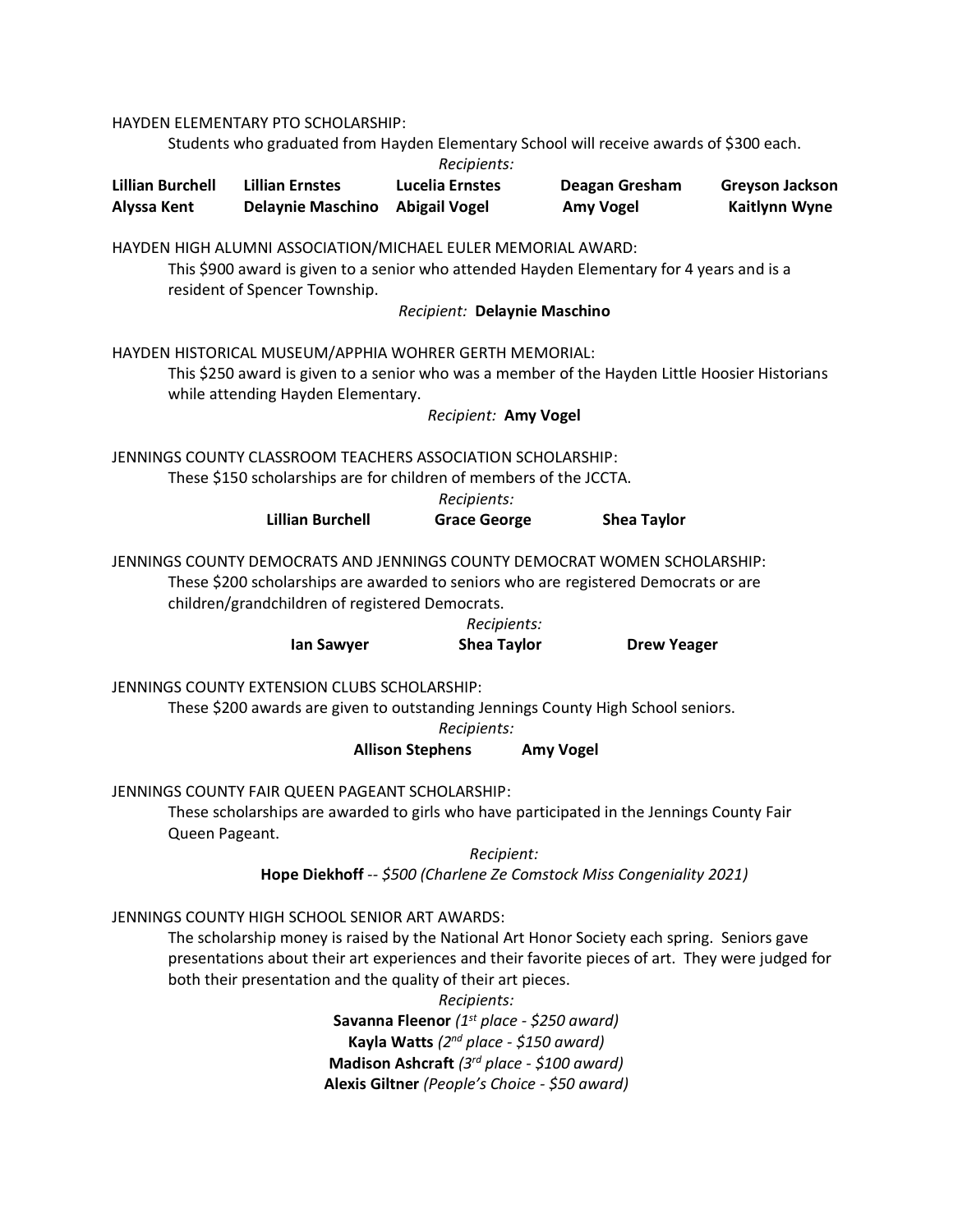JENNINGS COUNTY REPUBLICANS SCHOLARSHIP:

The Republicans of Jennings County are presenting \$500 scholarships to graduating seniors.

*Recipients:* 

**Nicolas Patterson Layne Suhre Alexander Wilds**

JENNINGS COUNTY SOCCER CLUB SCHOLARSHIP:

Scholarships are given to members of the JCHS mens' soccer team.

*Recipients:* 

| Ethan Brown (\$200)    | Kai Henneke (\$50) | Logan McIntosh (\$200) |
|------------------------|--------------------|------------------------|
| Carson McNulty (\$100) | lan Sawyer (\$200) | Layne Suhre (\$200)    |

# JENNINGS COUNTY WRESTLING CLUB SCHOLARSHIP:

This \$400 scholarship is awarded to an outstanding member of the JCHS wrestling team. *Recipient:* **Alexis Giltner**

# JOHN PHILLIPS SOUSA AWARD:

This \$100 Sousa Award from the Alpha Omega chapter recognizes superior musicianship, dependability, loyalty, and cooperation which are all of the qualities directors strive to develop in all students.

# *Recipient:* **Zachary Brooks**

# KNIGHTS OF COLUMBUS SCHOLARSHIP:

This \$250 award, renewable up to four years, is given to a senior who is a member of St. Ann's or St. Mary's Parish.

# *Recipient:* **Jacob Vogel**

# LAURA MAY ROSS MEMORIAL SCHOLARSHIP:

These \$500 scholarships are established in memory of Laura May Ross and are given to students that are going into athletic training or a sports medicine field.

*Recipients:* 

# **Layne Suhre Kalissa Thompson**

LOUIS B. ARMSTRONG AWARD:

This \$100 award from the Alpha Omega chapter is for outstanding achievement in the field of jazz music, as demonstrated by superior musicianship, character, and individual creativity. *Recipient:* **Deagan Gresham**

# NATIONAL SCHOOL CHORAL AWARD:

This award is presented by the Psi Iota Xi Sorority. It is presented to seniors in the choral department that have exhibited musical excellence, dedication, enthusiasm, leadership, and lots of hard work during their four years of high school.

*Recipients:* 

**Emma Jones Layne Suhre**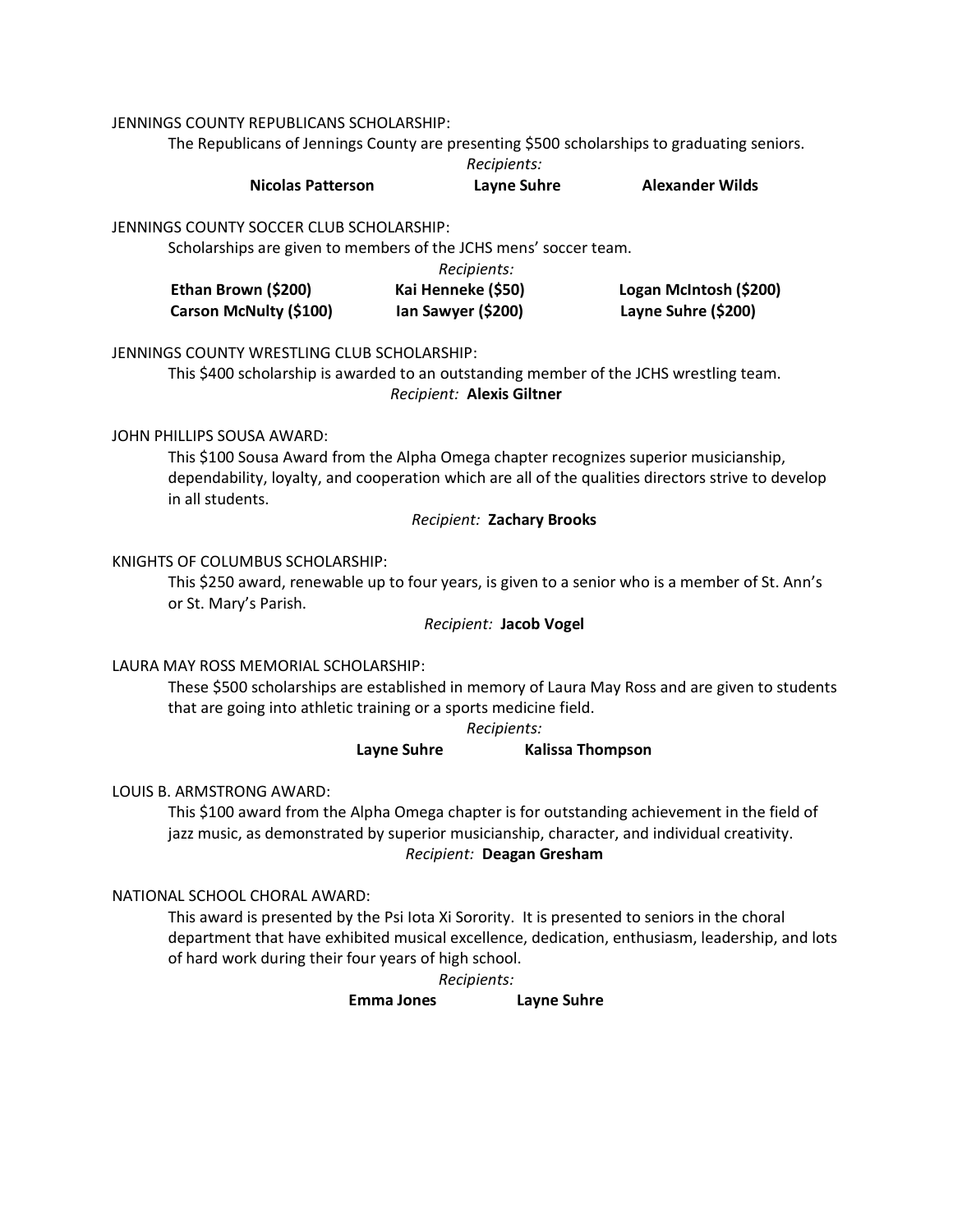#### NEXT GENERATION HOOSIER EDUCATORS SCHOLARSHIP:

The Commission for Higher Education awards scholarships for the Next Generation Hoosier Educators. There was a competitive process that is based on academic achievement and other qualifying factors. The recipient will receive \$7500 annually for committing to teach in Indiana for at least five years after college graduation.

#### *Recipient:* **Lucelia Ernstes**

#### PARK THEATRE CIVIC CENTRE/JENNINGS COUNTY PLAYERS SCHOLARSHIP:

A \$600 scholarship is given to a student who intends to major, minor, or participate in fine arts, music, dance, or theatre in college.

#### *Recipient:* **Grace Stark**

#### PAT SULLIVAN & RODGER RUDDICK HONORARY SCHOLARSHIP:

This \$500 scholarship was established and funded by Mr. and Mrs. Bessenger in honor of Pat Sullivan and Rodger Ruddick. It is awarded to a graduating senior who is a resident of Spencer Township and who attended Hayden Elementary for four years or more.

#### *Recipient:* **Kalissa Thompson**

#### RAYBURN SCHOLARSHIP FOR THE ARTS:

A \$250 scholarship is awarded to a student majoring in the arts. *Recipient:* **Shea Taylor**

### ROAD HOGS OF NORTH VERNON SCHOLARSHIP:

This \$500 scholarship is given to a graduate who is a planning to go into the mechanical field with a special consideration for careers focusing on motorcycles. *Recipient:* **Alexis Giltner**

#### ROBERT BURKMAN MEMORIAL/GENEVA TOWNSHIP SCHOLARSHIP:

Applicants must reside in Geneva Township and must have been in attendance at Scipio Elementary school for three years. Two \$150 scholarships are awarded.

*Recipients:* 

# **Laiten Burgmeier Alexander Wilds**

#### ROTARY CLUB CREATIVE WRITING AWARD:

The Rotary Club awards seniors who participate in the creative writing essay contest.

*Recipients:*  **Hallie Manning** *(1st place: \$200)* **Savanna Fleenor** *(2nd place: \$100)*

#### SAND CREEK ELEMENTARY PTO SCHOLARSHIP:

The PTO at Sand Creek Elementary is awarding \$200 to seniors that attended Sand Creek Elementary and plan to attend a two or four-year college or vocational school with a scholarship.

*Recipients:* 

**Wyatt Brooks Morgan Lane Nicolas Patterson Allison Stephens Drew Yeager**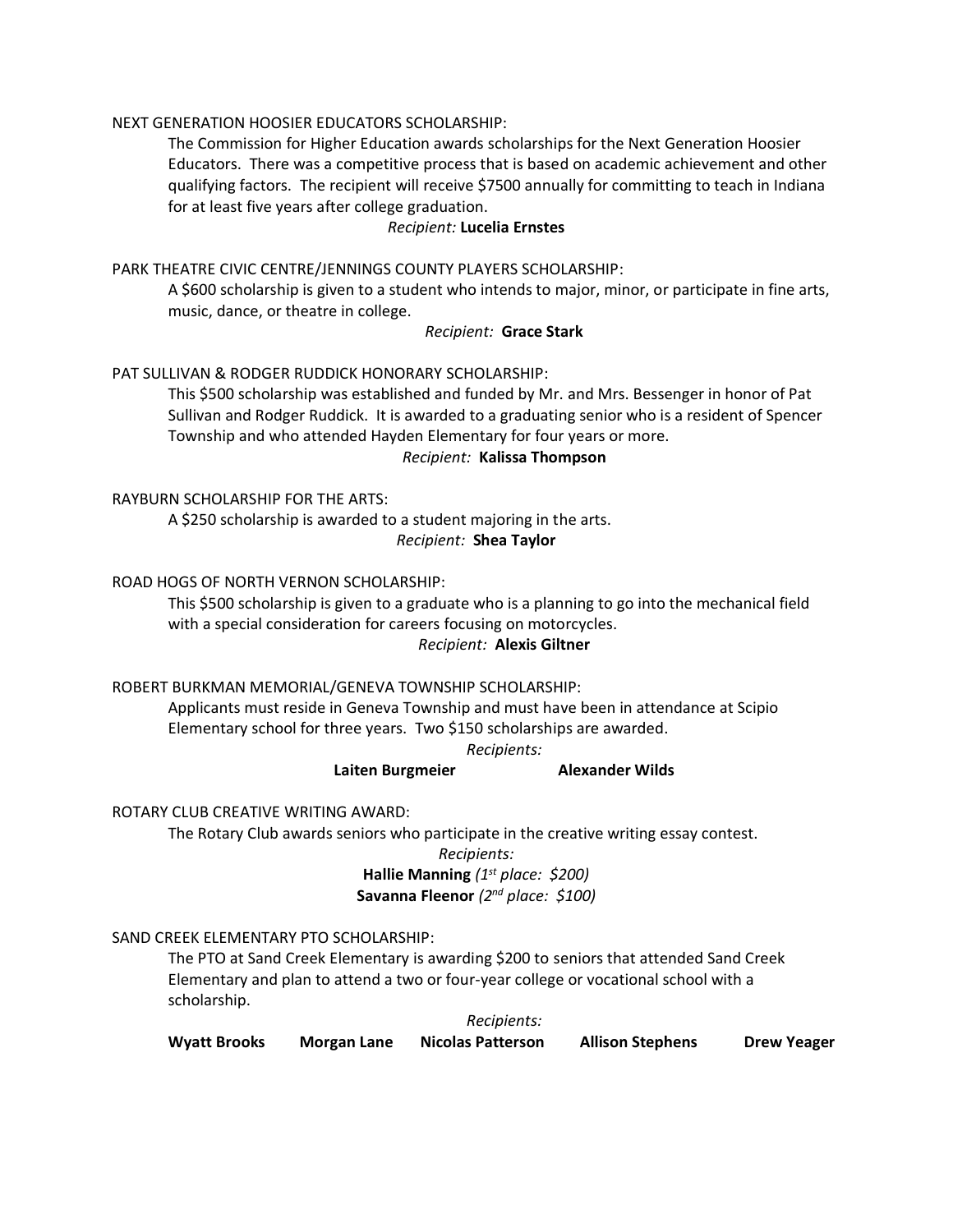SETH "PEANUT" BOX MEMORIAL SCHOLARSHIP:

This \$500 scholarship is awarded to a senior who plans to attend college. *Recipient:* **Layne Suhre**

ST. MARY'S PTO SCHOLARSHIP:

This \$500 scholarship is for a senior that attended St. Mary's school for at least 5 years. *Recipient:* **Jacob Vogel**

TARA KAYE SHARP MEMORIAL SCHOLARSHIP:

Three scholarships are in memory of Tara Kaye Sharp. They are being presented to students who are attending a college or university, dance school or company and pursuing their education in dance, theater, music, or creative arts.

|                    | Recipients: |                    |
|--------------------|-------------|--------------------|
| <b>Grace Stark</b> | Layne Suhre | <b>Shea Taylor</b> |

TRI KAPPA SCHOLARSHIP:

These \$275 awards are given to seniors who have been accepted to a college, trade school, or apprenticeship. Special consideration given if you are going into education.

*Recipients:* 

#### **Emma Jones Layne Suhre**

# UNITED WAY "DOLLARS FOR SCHOLARS":

These \$500 scholarship awards are made possible through the Jennings County United Way.

| Recipients:             |                      |             |  |
|-------------------------|----------------------|-------------|--|
| <b>Madison Ashcraft</b> | <b>Morgan Carmer</b> | Zoey Ison   |  |
| Layne Suhre             | <b>Abigail Vogel</b> | Kayla Watts |  |

#### VISIONARY SCHOLARSHIP:

The Visionary Awards are given to students who have maintained focus on their academic career at JCHS and has a clear vision and path to the career they have chosen.

> *Recipients:*  **Grace George** *(\$500)*  **Lane Elsner** *(\$500)*  **Logan McIntosh** *(\$4,000)* **Layne Suhre** *(\$4,000)*